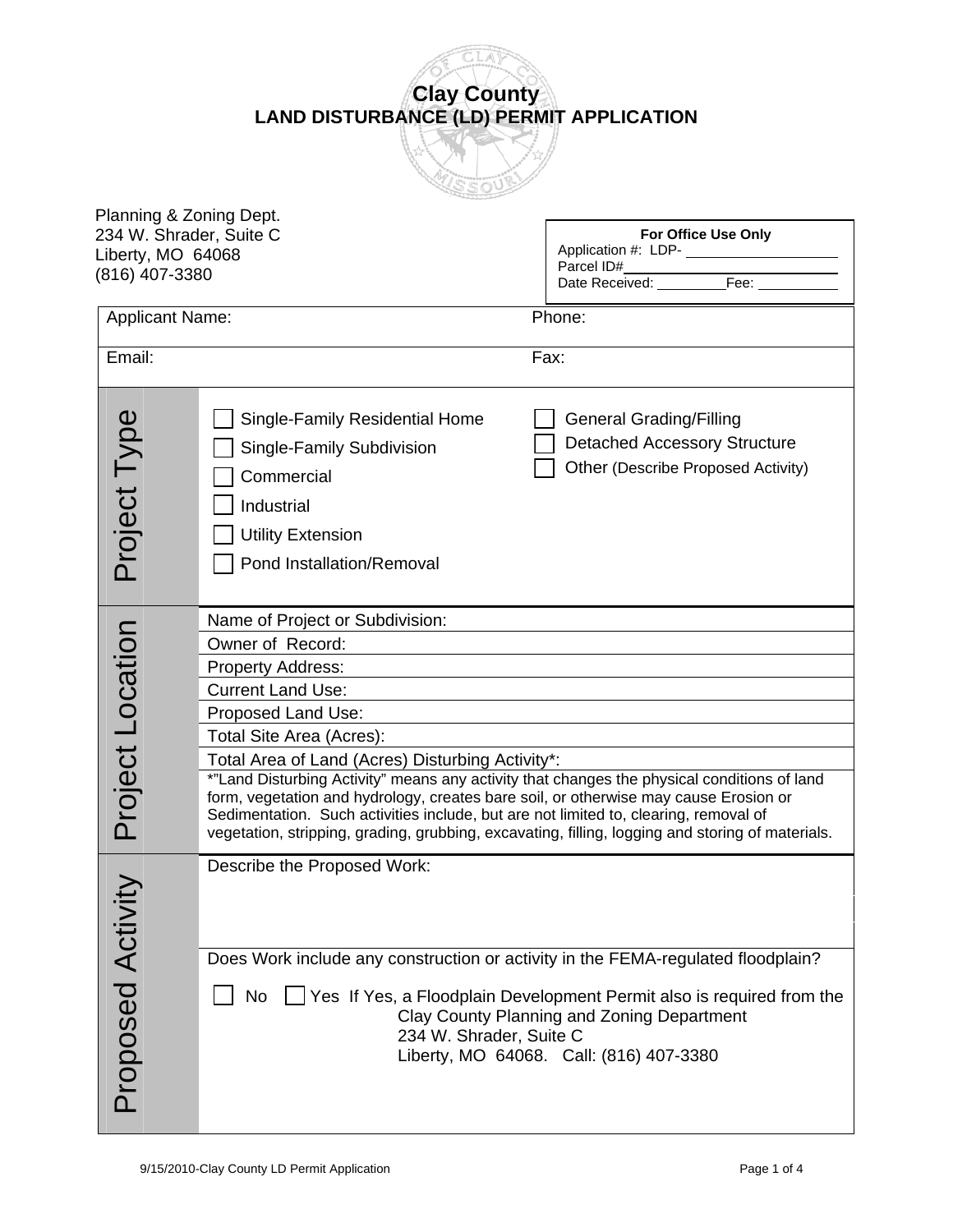|                    | <b>Property Owner:</b>                                                                                                                                                                                                                                      |                                       |                                                                                                                                                                                                                                                                                                                                                                                                                                                                                                                                                                                                                                |  |  |
|--------------------|-------------------------------------------------------------------------------------------------------------------------------------------------------------------------------------------------------------------------------------------------------------|---------------------------------------|--------------------------------------------------------------------------------------------------------------------------------------------------------------------------------------------------------------------------------------------------------------------------------------------------------------------------------------------------------------------------------------------------------------------------------------------------------------------------------------------------------------------------------------------------------------------------------------------------------------------------------|--|--|
|                    | Street:                                                                                                                                                                                                                                                     | City:                                 | State/Zip:                                                                                                                                                                                                                                                                                                                                                                                                                                                                                                                                                                                                                     |  |  |
|                    | Phone: H)                                                                                                                                                                                                                                                   | B)                                    | C)                                                                                                                                                                                                                                                                                                                                                                                                                                                                                                                                                                                                                             |  |  |
|                    | Fax:                                                                                                                                                                                                                                                        | Email:                                |                                                                                                                                                                                                                                                                                                                                                                                                                                                                                                                                                                                                                                |  |  |
|                    | Engineer(s):                                                                                                                                                                                                                                                | Phone:                                | Fax:                                                                                                                                                                                                                                                                                                                                                                                                                                                                                                                                                                                                                           |  |  |
|                    | Company:                                                                                                                                                                                                                                                    | Email:                                |                                                                                                                                                                                                                                                                                                                                                                                                                                                                                                                                                                                                                                |  |  |
|                    | Street:                                                                                                                                                                                                                                                     | City:                                 | State/Zip:                                                                                                                                                                                                                                                                                                                                                                                                                                                                                                                                                                                                                     |  |  |
|                    |                                                                                                                                                                                                                                                             | Qualified Erosion Control Specialist* |                                                                                                                                                                                                                                                                                                                                                                                                                                                                                                                                                                                                                                |  |  |
|                    | Company:                                                                                                                                                                                                                                                    | Phone:                                |                                                                                                                                                                                                                                                                                                                                                                                                                                                                                                                                                                                                                                |  |  |
|                    | Street:                                                                                                                                                                                                                                                     | City:                                 | State/Zip:                                                                                                                                                                                                                                                                                                                                                                                                                                                                                                                                                                                                                     |  |  |
|                    | Email:                                                                                                                                                                                                                                                      | Fax:                                  |                                                                                                                                                                                                                                                                                                                                                                                                                                                                                                                                                                                                                                |  |  |
|                    | Responsible Contractor(s): Include ALL Contractors responsible for Land Disturbance<br>Activities (septic system, paving, storm sewer, grading, street lighting, landscaping, etc.).<br>Attach additional pages if necessary and include information below: |                                       |                                                                                                                                                                                                                                                                                                                                                                                                                                                                                                                                                                                                                                |  |  |
| esponsible Parties | <b>General</b><br><b>Contractor:</b>                                                                                                                                                                                                                        | Phone:                                | Fax:                                                                                                                                                                                                                                                                                                                                                                                                                                                                                                                                                                                                                           |  |  |
|                    | Contact:                                                                                                                                                                                                                                                    | Cell:                                 | Email:                                                                                                                                                                                                                                                                                                                                                                                                                                                                                                                                                                                                                         |  |  |
|                    | Street:                                                                                                                                                                                                                                                     | City:                                 | State/Zip:                                                                                                                                                                                                                                                                                                                                                                                                                                                                                                                                                                                                                     |  |  |
|                    | Type of Work:                                                                                                                                                                                                                                               |                                       |                                                                                                                                                                                                                                                                                                                                                                                                                                                                                                                                                                                                                                |  |  |
|                    | <b>Sub-Contractor</b><br>Company Name:                                                                                                                                                                                                                      |                                       | Fax:                                                                                                                                                                                                                                                                                                                                                                                                                                                                                                                                                                                                                           |  |  |
|                    | Contact:                                                                                                                                                                                                                                                    | Email:                                |                                                                                                                                                                                                                                                                                                                                                                                                                                                                                                                                                                                                                                |  |  |
|                    | Phone:                                                                                                                                                                                                                                                      | Cell:                                 |                                                                                                                                                                                                                                                                                                                                                                                                                                                                                                                                                                                                                                |  |  |
|                    | Street:                                                                                                                                                                                                                                                     | City:                                 | State/Zip:                                                                                                                                                                                                                                                                                                                                                                                                                                                                                                                                                                                                                     |  |  |
|                    | Type of Work:                                                                                                                                                                                                                                               |                                       |                                                                                                                                                                                                                                                                                                                                                                                                                                                                                                                                                                                                                                |  |  |
|                    | <b>Sub-Contractor</b><br>Company Name:                                                                                                                                                                                                                      |                                       | Fax:                                                                                                                                                                                                                                                                                                                                                                                                                                                                                                                                                                                                                           |  |  |
|                    | Contact:                                                                                                                                                                                                                                                    | Email:                                |                                                                                                                                                                                                                                                                                                                                                                                                                                                                                                                                                                                                                                |  |  |
|                    | Phone:                                                                                                                                                                                                                                                      | Cell:                                 |                                                                                                                                                                                                                                                                                                                                                                                                                                                                                                                                                                                                                                |  |  |
|                    | Street:                                                                                                                                                                                                                                                     | City:                                 | State/Zip:                                                                                                                                                                                                                                                                                                                                                                                                                                                                                                                                                                                                                     |  |  |
|                    | Type of Work:                                                                                                                                                                                                                                               |                                       |                                                                                                                                                                                                                                                                                                                                                                                                                                                                                                                                                                                                                                |  |  |
|                    | an approved Storm Water Pollution Prevention Plan (SWPPP).<br>9/15/2010-Clay County LD Permit Application                                                                                                                                                   |                                       | Qualified Erosion Control Specialist, as defined by Section 151-8.19B of the Clay County Erosion<br>and Sediment Control Regulations, means a person qualified to perform inspections of Erosion and<br>Sediment Control measures. Qualified personnel include a Professional Engineer licensed in the<br>State of Missouri or anyone who has obtained one of the following certifications: CCIS through<br>Stormwater USA, LLC; CISEC through CISEC, Inc; or CESSWI through EnviroCert International,<br>Inc., or equivalent qualifications approved in writing by the Planning and Zoning Director as part of<br>Page 2 of 4 |  |  |
|                    |                                                                                                                                                                                                                                                             |                                       |                                                                                                                                                                                                                                                                                                                                                                                                                                                                                                                                                                                                                                |  |  |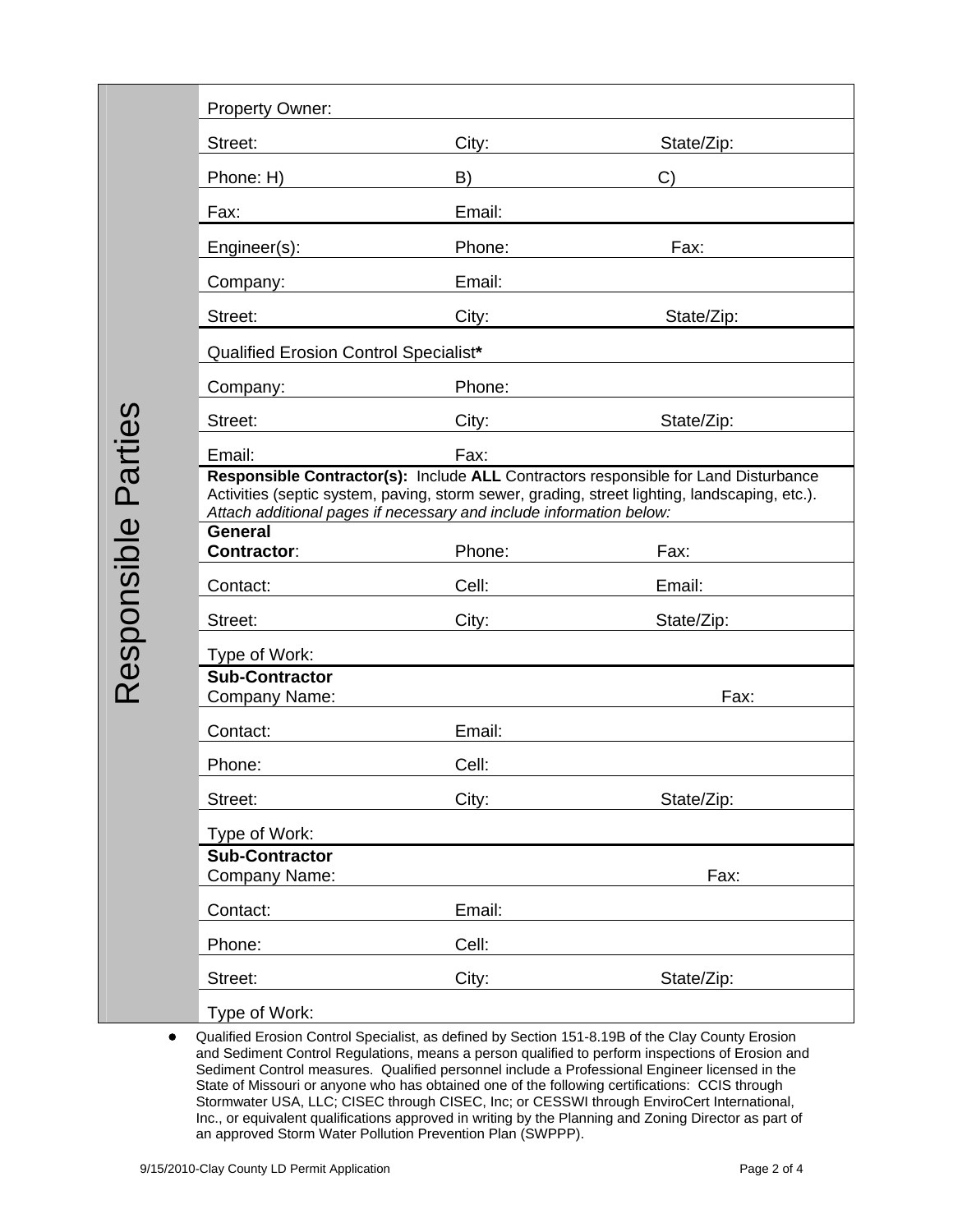| <b>Land Disturbance Application Checklist</b>                                                                                                                                                                                                                                                                                                                                                                                                                             |  |  |  |  |
|---------------------------------------------------------------------------------------------------------------------------------------------------------------------------------------------------------------------------------------------------------------------------------------------------------------------------------------------------------------------------------------------------------------------------------------------------------------------------|--|--|--|--|
| Please remit this application along with the following documentation for review by Clay County Planning and<br>Zoning Department, 234 W. Shrader, Suite C., Liberty, MO. 64068. Please allow 10 working days for<br>review. Questions? Please call (816) 407-3380.                                                                                                                                                                                                        |  |  |  |  |
| <b>Submittal Requirements</b>                                                                                                                                                                                                                                                                                                                                                                                                                                             |  |  |  |  |
| <b>Completed Land Disturbance Application</b>                                                                                                                                                                                                                                                                                                                                                                                                                             |  |  |  |  |
| A site-specific Stormwater Pollution Prevention Plan (SWPPP)--Final approved                                                                                                                                                                                                                                                                                                                                                                                              |  |  |  |  |
| A site-specific Erosion and Sediment Control (ESC) Plan--Final approved                                                                                                                                                                                                                                                                                                                                                                                                   |  |  |  |  |
| A site-specific plan for disposal of building materials and litter, concrete washout<br>areas, fuel, chemical and miscellaneous fluids containment, sanitary wastes, and<br>all other pollutants onsite that may have an adverse impact to water quality.                                                                                                                                                                                                                 |  |  |  |  |
| Proposed schedule and contemplated duration of land-disturbing activities on the site                                                                                                                                                                                                                                                                                                                                                                                     |  |  |  |  |
| Proposed method of providing performance surety (see below)                                                                                                                                                                                                                                                                                                                                                                                                               |  |  |  |  |
| A copy of an approved Land Disturbance Permit from the Missouri Department of Natural<br>Resources (MDNR)                                                                                                                                                                                                                                                                                                                                                                 |  |  |  |  |
| Clay County Certification Forms (Completed & Signed)                                                                                                                                                                                                                                                                                                                                                                                                                      |  |  |  |  |
| Owner Authorization Form if property owner is not applying for LD Permit (if applicable)                                                                                                                                                                                                                                                                                                                                                                                  |  |  |  |  |
| A copy of a Clay County Floodplain Development Permit (if applicable)                                                                                                                                                                                                                                                                                                                                                                                                     |  |  |  |  |
| Utility Authorization Form if utility is not applying for LD Permit (if applicable)                                                                                                                                                                                                                                                                                                                                                                                       |  |  |  |  |
| Permit Fee                                                                                                                                                                                                                                                                                                                                                                                                                                                                |  |  |  |  |
| <b>Performance Surety Requirements</b>                                                                                                                                                                                                                                                                                                                                                                                                                                    |  |  |  |  |
| 1. Generally: disturbed acreage times \$2,000 equals surety amount which can be done by a<br>performance bond, letter of credit, cash escrow or other similar instrument. Maximum will not<br>exceed \$30,000 in ordinary circumstances.                                                                                                                                                                                                                                  |  |  |  |  |
| (Acreage amount determined by rounding up to the next whole acre)                                                                                                                                                                                                                                                                                                                                                                                                         |  |  |  |  |
| <b>Required Performance Surety</b><br>Area Disturbed (acres)<br>$X$ \$2,000 =                                                                                                                                                                                                                                                                                                                                                                                             |  |  |  |  |
| The required surety amount may be increased by the Director by up to 50% from the standard<br>amount depending upon specific nature and scope of project and anticipated disturbance. Upon<br>request and supporting documentation from the owner, the Director may also reduce the standard<br>surety amount if on-site conditions warrant a reduction. Surety for land disturbances can be<br>incorporated into other sureties that may be required of the development. |  |  |  |  |
| 2. Land disturbance less than one (1) acre does not require a LD permit. Enforcement of code<br>provisions and other methods described in the Erosion and Sediment Control Regulations shall<br>be used to ensure compliance with the County's LD requirements.                                                                                                                                                                                                           |  |  |  |  |